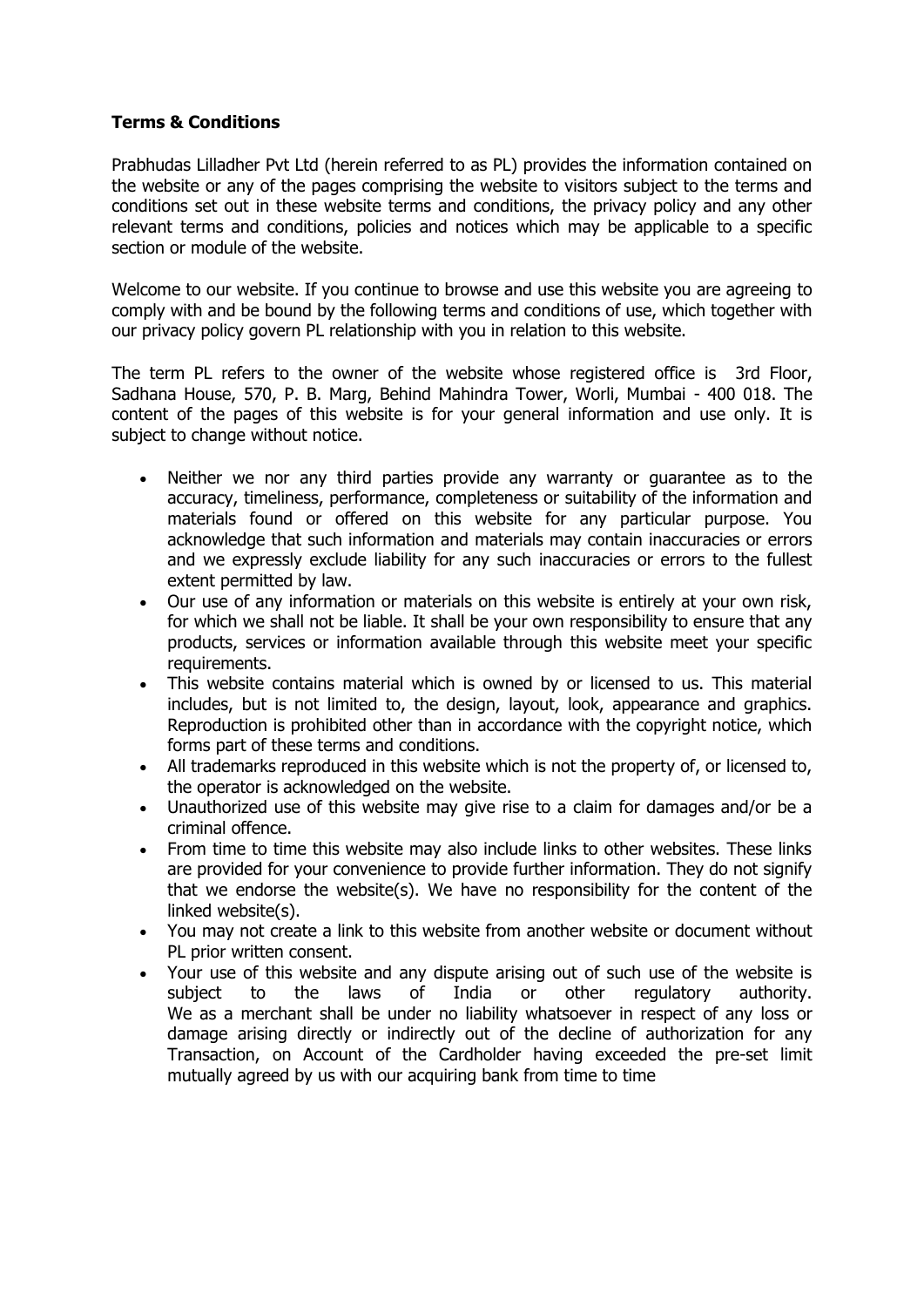# **Account Opening**

Before availing of PL services, the Client shall complete the registration process as may be prescribed from time to time. The Client shall follow the instruction given in the website and KYC documents / [https://instakyc.plindia.com](https://instakyc.plindia.com/) for registering himself as a client.

Online account opening using Digi locker is currently available only for residents of India opening accounts for an individual.

When opening an account online using Digi locker, data will be fetched from the KYC database and cannot be edited.

Pick up of required documents related to the account opening procedure is subject to availability of our representatives, given at any particular time and location.

# **Privacy Policy**

At PL we are strongly committed to protecting the personal and financial information that you submit to us. This information is provided when you register to receive certain services or products, such as online share trading. The personal information we get from you will help us provide you with improved services and products that match your needs as closely as possible.

We shall not sell your personal information to any third party. However, under certain conditions we would share this information:

We share information as part of normal business operations, such as providing you with any services to which you subscribe, and any activity related to these services such as collecting fees for those services, and informing you about these services; as part of normal legal/regulatory purposes required by the Securities and Exchange Board of India and other regulatory and government entities.

Your account information is protected by placing it in the secure portion of our website, which is why you need to enter your unique login username and password each time you want to access your account information using the credentials provided to you at the time of account opening or subsequently as modified by you.

Do help us protect your privacy by maintaining the secrecy of the username and password you use for any of our services.

Please note that this privacy policy does not create any contractual or other legal rights in or on behalf of any party, nor is it intended to do so.

We, at PL, acknowledge and accept that the personal details that you impart to us, is to be kept in strict confidentiality and to use the information only in the manner which would be beneficial to our customers. We consider our relationship with you as invaluable and strive to respect and safeguard your right to privacy. We shall protect the personal details received from you with the same degree of care, but no less than a reasonable degree of care, to prevent the unauthorized use, dissemination, or publication of this information as we protect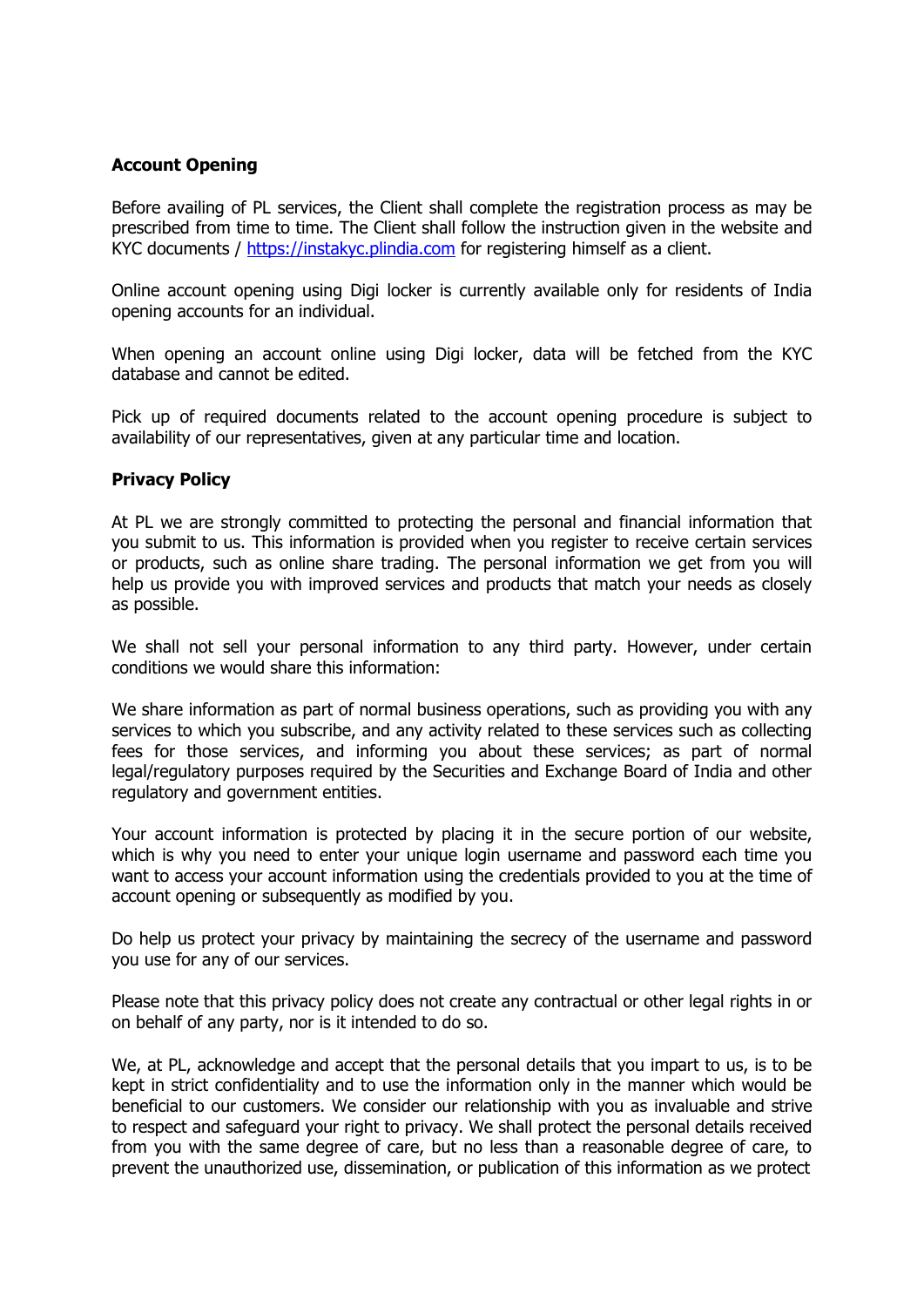our own confidential information of a like nature. We shall use the personal information to improve our service to you and to keep you updated about our new product or information that may be of interest to you. The information collected from you would be used in the right spirit and context in which it is intended to be used. Your information would be used by us to process your trading request and to carry out the settlements of your obligations.

We understand clearly that You and Your Personal Information is one of our most important assets. We store and process Your Information including any sensitive financial information collected (as defined under the Information Technology Act, 2000), if any, on computers that may be protected by physical as well as reasonable technological security measures and procedures in accordance with Information Technology Act 2000 and Rules there under. If you object to Your Information being transferred or used in this way, please do not provide the details of your information on the Website.

To ensure security of access to the personal information and transaction details, the access to the secured zone of our website is restricted by the unique login ID and Password selected by you. You should be very careful in handling the ID and password and you should ensure that you do not reveal it to anybody, nor do you keep it in writing. You should keep changing your password periodically. We and our affiliates will share/sell/transfer/license/convey some or all of your personal information with another business entity to carry out any business activity such as amalgamation, restructuring of business or for any other reason whatsoever. Once you provide your information to us, you provide such information to us and our affiliate and we and our affiliate may use such information to provide you various services with respect to your transaction conducted on any PL platforms.

## **Security precaution and password**

PL will provide the client with a username and a trading password which will enable him to avail of the facilities of Online Trading through the PL website, over the telephone or in any such other manner as may be permitted by PL for availing of the services. PL may also provide the client with the username and password for accessing its back office for various reports, etc. All terms regarding the use, reset and modification of such password shall be governed by information on the website.

Our trading terminal systems have a stringent Two-Factor authentication (2FA) secure system for every client to enter into their login ID using their Client ID and Password, along with a 4-digit PIN set by the Client himself/herself. This 2FA mechanism is set in place as per SEBI & Exchange guidelines with respect to Internet Based Trading Rules.

PL trading platforms password have a 2FA system in place for a secure login experience by each client. After a client enters his/her Client ID, he/she is required to enter his/her (i) Password; and (ii) a 4-digit unique PIN set by the Client him/herself. A link to create Password & 2FA are sent to all clients along with the welcome email while opening an account. This Password and 2FA set by each client, is unique to him/her, and is not known to anybody else apart from the client him/herself. Passwords and 2FA credentials are privileged information, and must be kept in high secrecy by each client and not shared with anybody else.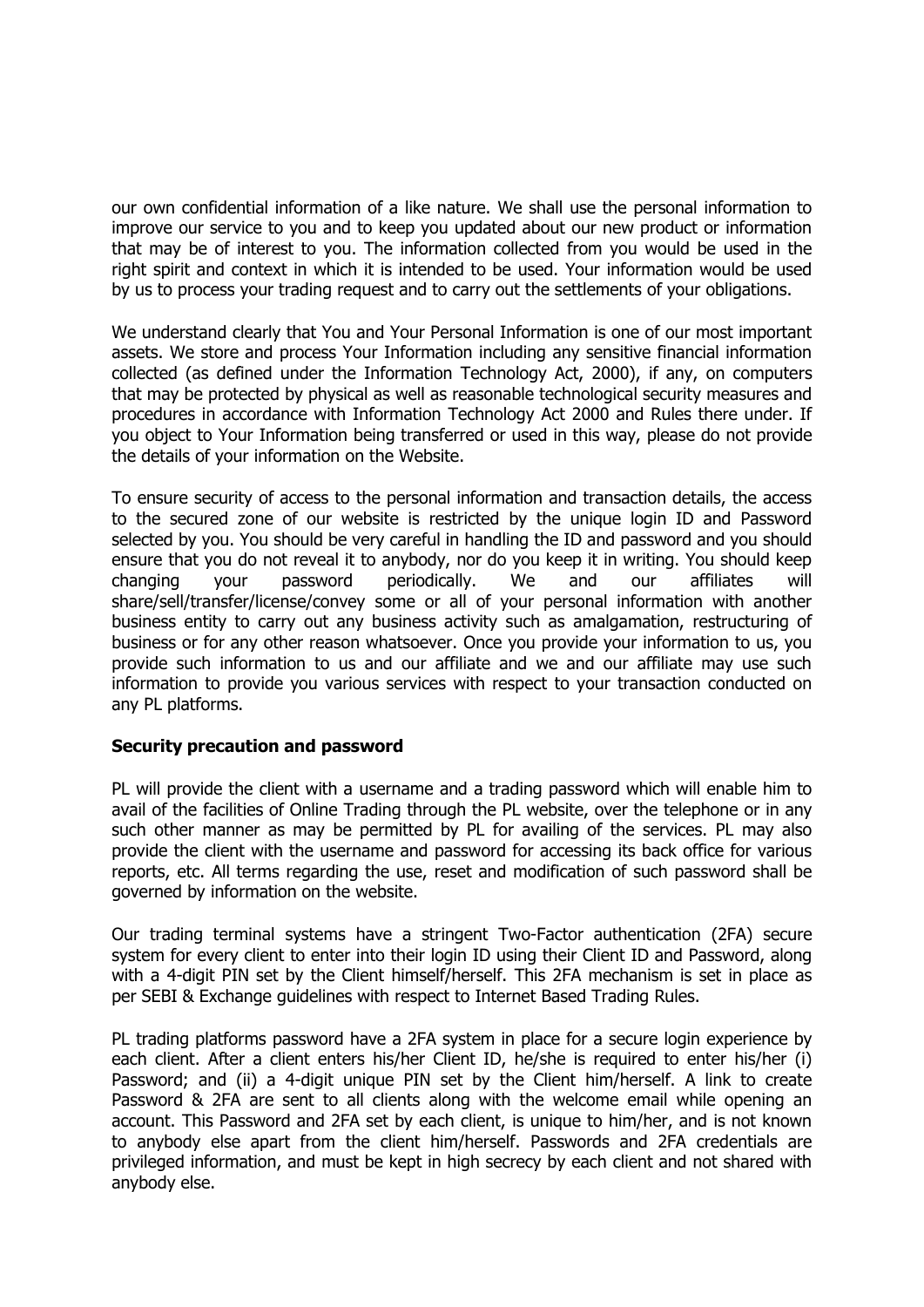As per instructions from SEBI & the Depositories, we are also required to obtain the above stated Two-Factor Authentication (2FA) for all such sell transactions where shares are debited from the demat account using the eDIS route. Therefore, the same PIN set by You for Your trading terminal login, will be required to be inputted by You each time during a debit/sell transaction from your holdings from Your demat account via trading application.

This will be required only if You are using the eDIS route and not if you have submitted the physical Power of Attorney.

For Call & trade, each and every client is required to mention the Client ID along with his/her personal identifiers before placement of a trade.

Any Password – trading or back office - can be reset by you at any point of time, by selecting the 'Forgot Password' link under the login area. As soon as you select the 'Forgot Password' link, a reset link is sent to your registered email ID, where the same process of setting a unique password is followed.

The Client shall be responsible for keeping the Username and Password confidential and secure and shall be solely responsible for all orders entered and transactions done by any person whosoever through PL's Online Trading System using the Client's Username and/or Password whether or not such person was authorised to do so.

The Client shall immediately inform PL at [customerconnect@plindia.com](mailto:customerconnect@plindia.com) of any unauthorised use of the Client's Username or Password with full details of such unauthorised use including the date of such unauthorised use, the manner in which it was unauthorisedly used, the transactions effected pursuant to such unauthorised use, etc.

The Client acknowledges that he is fully aware of and understands the risks associated with availing of online trading services through internet including the risk of misuse and unauthorised use of his Username and/or Password by a third party and the risk of a person hacking into the Client's account on PL's Online Trading System and unauthorisedly routing orders on behalf of the Client through the System. The Client agrees that he shall be fully liable and responsible for any and all unauthorised use and misuse of his Password and/or Username and also for any and all acts done by any person through PL's Online Trading Systems on the Client's Username in any manner whatsoever.

Without prejudice to the provisions mentioned herein above, the Client shall immediately notify PL in writing with full details if: he discovers or suspects unauthorised access through his Username, Password or Account, he notices discrepancies that might be attributable to unauthorised access, he forgets his password or he discovers a security flaw in PL's Online Trading System.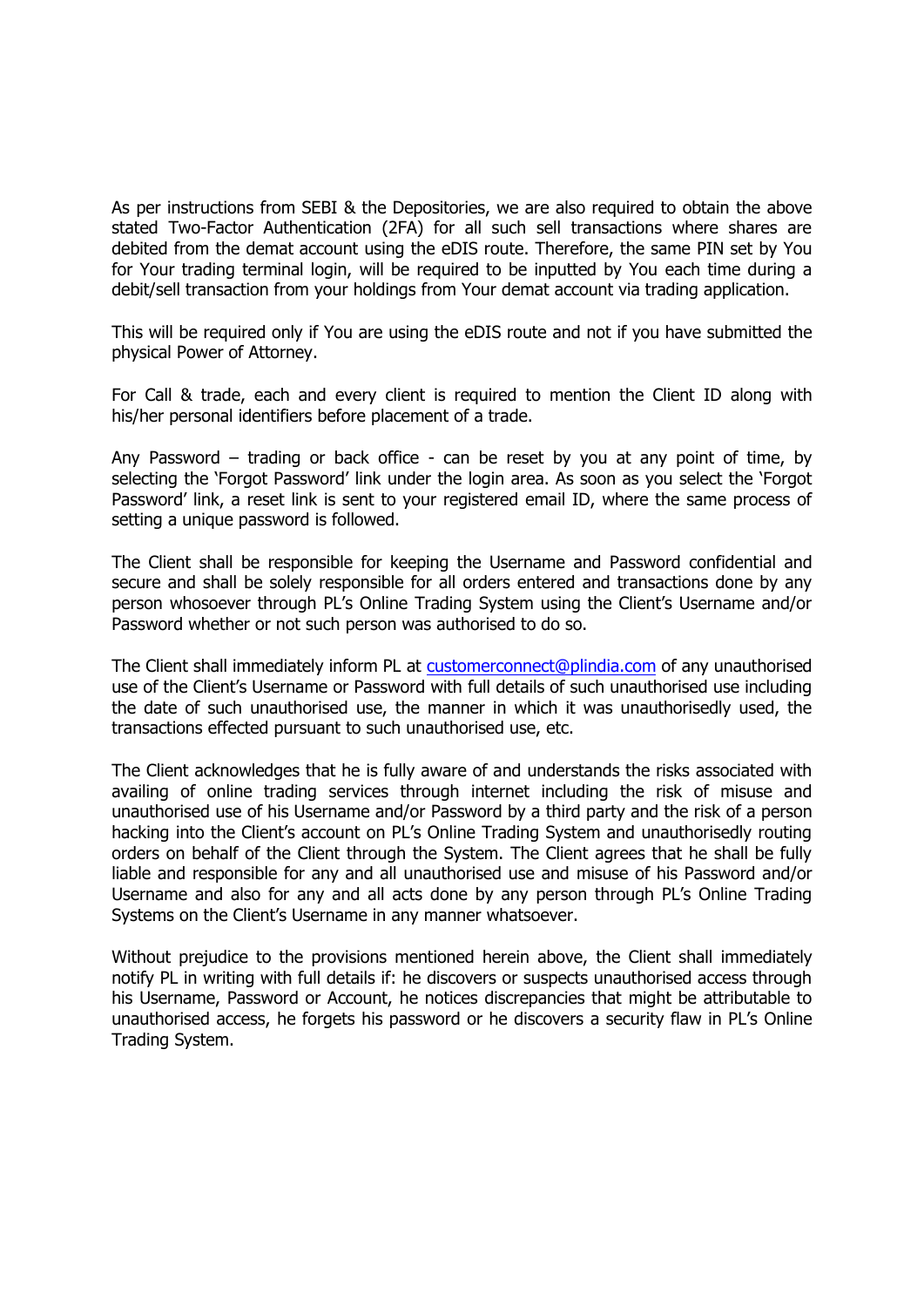## **Orders**

All orders for purchase, sale or other dealings in securities and other instructions routed through the PL's Online Trading System via the Client's Username shall be deemed to have been given by the Client.

The client agrees to provide information relating to customer user identification number, and such other information as may be required while placing orders on the telephone to determine the identity of the client.

The orders and instructions and all contracts and transactions entered into pursuant thereto and the settlement thereof will be in accordance with the Exchange Provisions.

PL may from time to time impose and vary limits on the orders which the Client can place through PL's online trading System (including exposure limits, turnover limits, limits as to the number, value and/or kind of securities in respect of which orders can be placed, the companies in respect of whose securities orders can be placed, etc.). The Client is aware and agrees that PL may need to vary or reduce the limits or impose new limits urgently on the basis of the PL's risk perception and other factors considered relevant by PL, and PL may be unable to inform the Client of such variation, reduction or imposition in advance. The Client agrees that PL shall not be responsible for such variation, reduction or imposition or the Client's inability to route any order through PL's Online Trading System on account of any such variation, reduction or imposition of limits. The Client understands and agrees that PL may at any time, at its sole discretion and without prior notice, prohibit or restrict the Client's ability to place orders or trade in securities through PL.

Though orders will generally be routed to the Exchange's computer systems within a few seconds from the time the order is placed by the Client on PL's Online Trading System, PL shall not be liable for any delay in the execution of any order or for any resultant loss on account of the delay.

The client agrees PL may impose scrip wise surveillance or such other conditions as to scrip wise limits, etc. The client also understands that PL may impose various surveillances which may differ from client to client on the basis of the PL's risk perception and other factors considered relevant by PL.

In case of a market order, the Client agrees that he will receive the price at which his order is executed by the exchange's computer system; and such price may be different from the price at which the security is trading when his order is entered into PL's Online Trading System.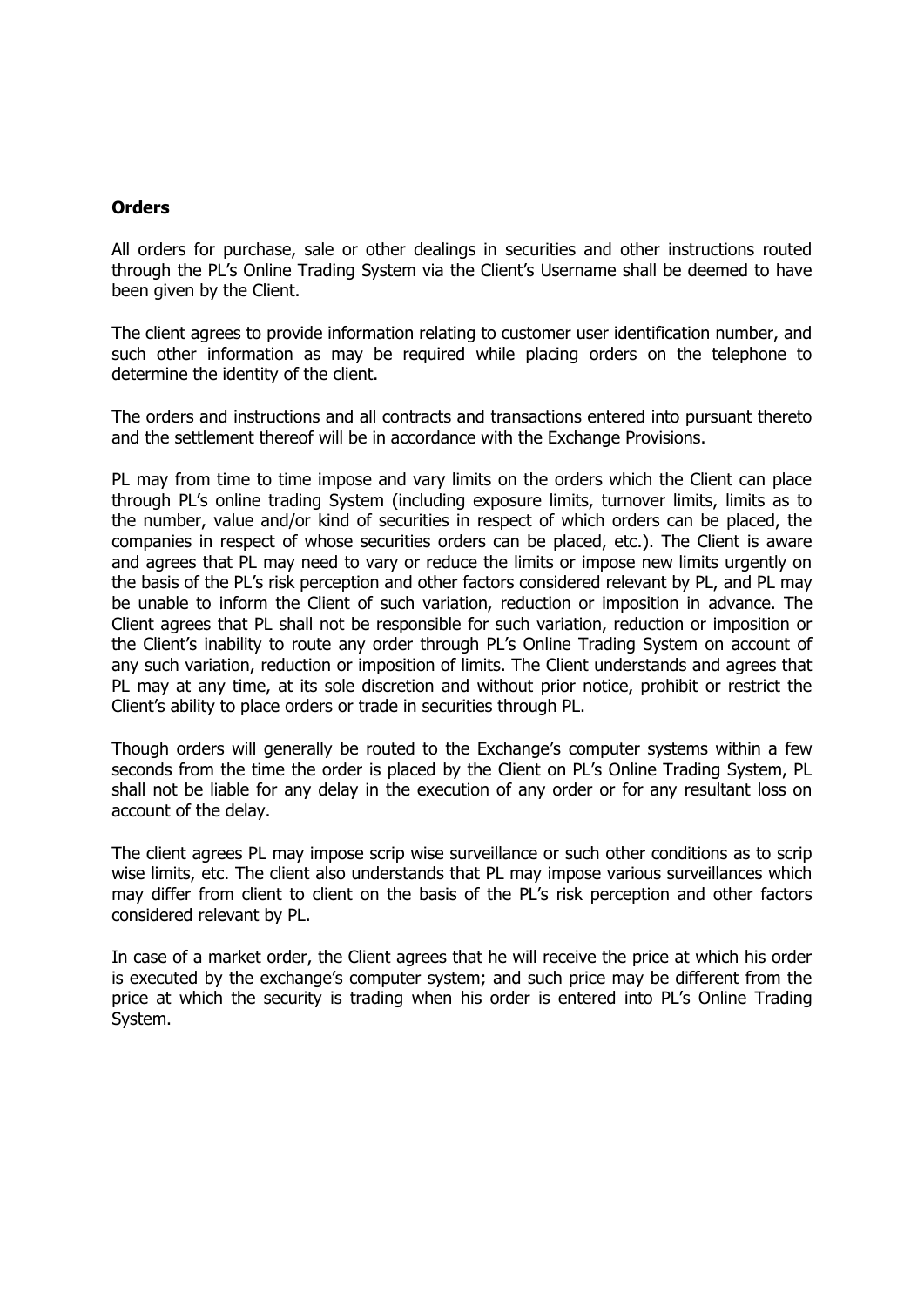#### **Trading, settlement and accounts**

The client agrees that all orders placed through the website or via telephone shall be forwarded by the system to the Exchange. All orders placed otherwise than through the website or telephone shall be forwarded by the system to Exchange terminals or any other order execution mechanism at the discretion of PL. In the event that the order is placed during the trading hours, it shall be routed to and executed on the market system.

Online confirmation will be sent to the client by electronic mail or SMS or as a notification on the apps after the execution of the order, trade and this shall be deemed to be valid delivery thereof by PL. It shall be the responsibility of the client to review immediately upon receipt, whether delivered to him by electronic mail or any other electronic means all confirmations of order, transactions, or cancellations. It shall be the responsibility of the client to follow up with PL for all such confirmations that are not received by him within a stipulated time.

The client shall bring any errors in any report, confirmation or contract note of executed trades (including execution prices, scripts or quantities) to PL's notice in writing by an electronic mail or fax within twenty-four hours of receipt of the concerned report, confirmation or contract note. Any other discrepancy in the confirmation or account shall be notified by the client to PL in writing via electronic mail or fax within twenty-four hours from the time of receipt of the first notice. In all cases, PL shall have a right to accept or reject the client's objection.

There may be a delay in PL receiving the reports of transaction, status, from the respective exchanges or other persons in respect of or in connection with which PL has entered into contracts or transactions on behalf of the clients. Accordingly, PL may forward to the client late reports in respect of such transactions that were previously unreported to him as been expired, cancelled or executed. The client shall not hold PL responsible for any losses suffered by the client on account of any late reports, statements or any errors in the report / statements computed by or received from any exchange.

The client agrees that if, for any circumstance or for any reason, the markets close before the acceptance of the Order by the Exchange, the order may be rejected. The client agrees further, that PL may reject Orders if the same are rejected by the Exchange for any reason. In case of rejection of an order due to rejection by the Exchange, the client agrees that the order shall remain declined and shall not be processed, in any event.

PL may, at its sole discretion, reject any order placed on the website or in any other manner due to any reason, including but not limited to the non-availability of funds in the trading account of the client, non-availability of securities in the Demat account of the client with a designated depository participant, insufficiency of margin amounts for normal or Margin Trading, suspension of script specific trading activities by or on an Exchange and the applicability of circuit breaker to a scrip in which orders are placed.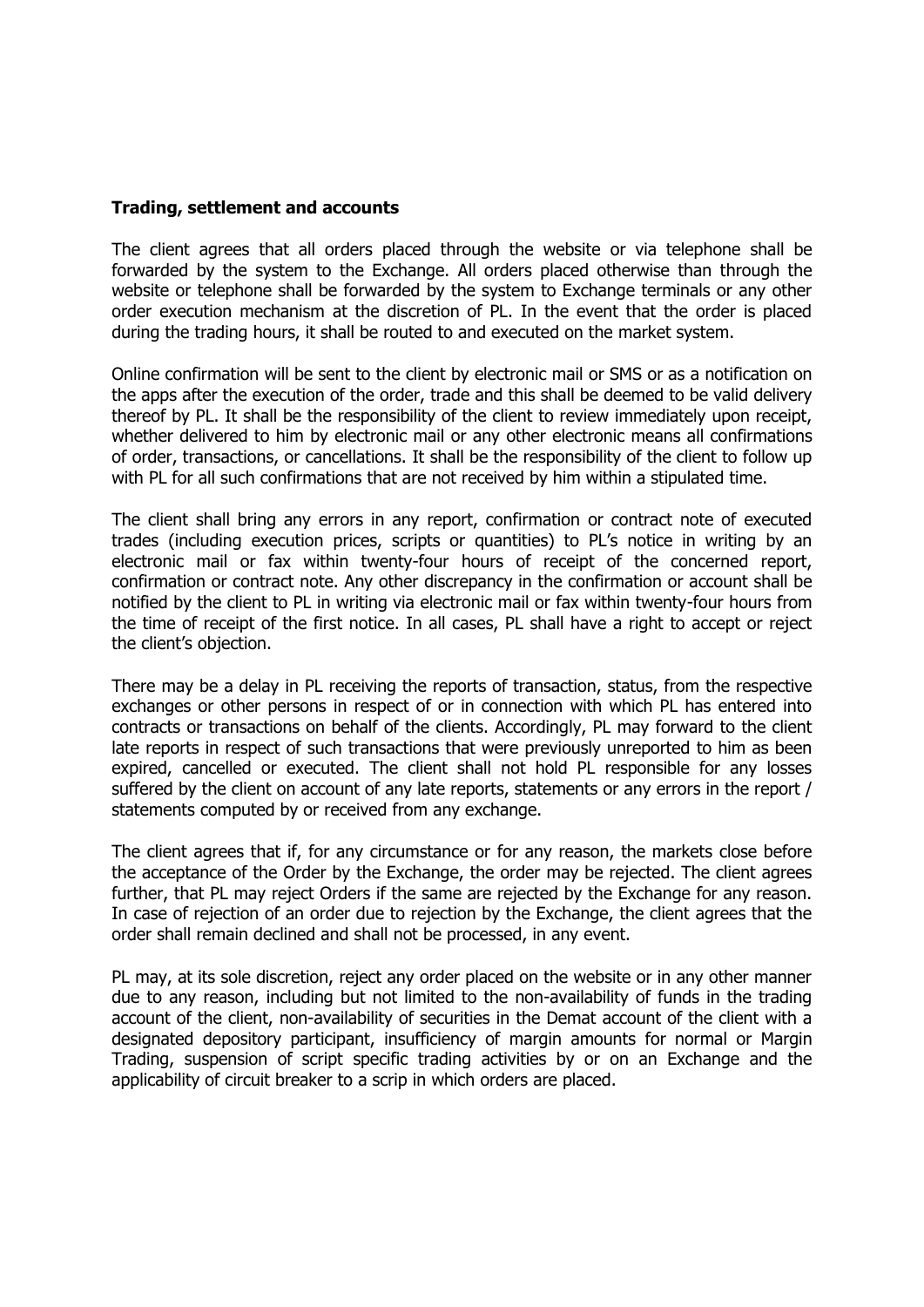The client agrees that, if the order is not accepted on the website for any reason, PL shall have the right to treat the order as having lapsed.

The client is aware that the electronic trading systems either at the Exchange or in the office of PL offices are vulnerable to temporary disruptions, breakdowns or failures. In the event of non-execution of trade orders or trade cancellation due to the happening of such events or vulnerabilities due to failure / disruption / breakdown of system or link, PL shall be entitled to cancel relative request/(s) with the Client and shall not be liable to execute the desired transactions of the client's. In such event, PL does not accept responsibility for any losses incurred / that may be incurred by the Client due to such eventualities which are beyond the control of PL.

PL may at its sole discretion permit execution of orders in respect of securities, irrespective of the amount in the balance of the account of the client.

The client agrees to abide with and be bound by all the rules, regulations and bye laws of the Exchange as are in force pertaining to the transactions on his behalf carried out by PL and the orders placed by him on the website or any other manner.

PL shall not be responsible for any order, that is made by the Client by mistake and every order that is entered by the Client through the use of the allotted user name and the security code(s) shall be deemed to be a valid order for which the Client shall be fully responsible.

Cancellation or modification of an order pursuant to the client's request in that behalf is not guaranteed. The order will be cancelled or modified only if the client's request for cancellation and modification is received and the order is successfully cancelled or modified before it is executed. Market orders are subject to immediate execution wherever possible.

The client shall not be entitled to presume an order having been executed, cancelled or modified until a confirmation from PL is received by the client. However, due to technical other factors the confirmation may not be immediately transmitted to or received by the client and such a delay shall not entitle the client to presume that the order has not been executed cancelled or modified unless and until PL has so confirmed in writing.

The pending orders shall be governed as per the exchange systems, after the market is closed for the day.

PL shall issue via email, contract notes in terms of the SEBI (Brokers and Sub-Brokers) Rules and Regulations, 1992, within 24 hours of the execution of the trade. Such a contract note, if issued in physical form shall be dispatched by PL by courier, at the address mentioned in this agreement or at any other address expressly informed to PL by the client. The client agrees that PL to issue the contract note in digital form which shall be sent by way of electronic mail to the address provided by the client. PL shall not be responsible for the nonreceipt of the trade confirmation due to any change in the correspondence address of the Client not intimated to PL in writing. Client is aware that it is his responsibility to review the trade confirmations, the contract notes, the bills or statements of account immediately upon their receipt. All such confirmations and statements shall be deemed to have been accepted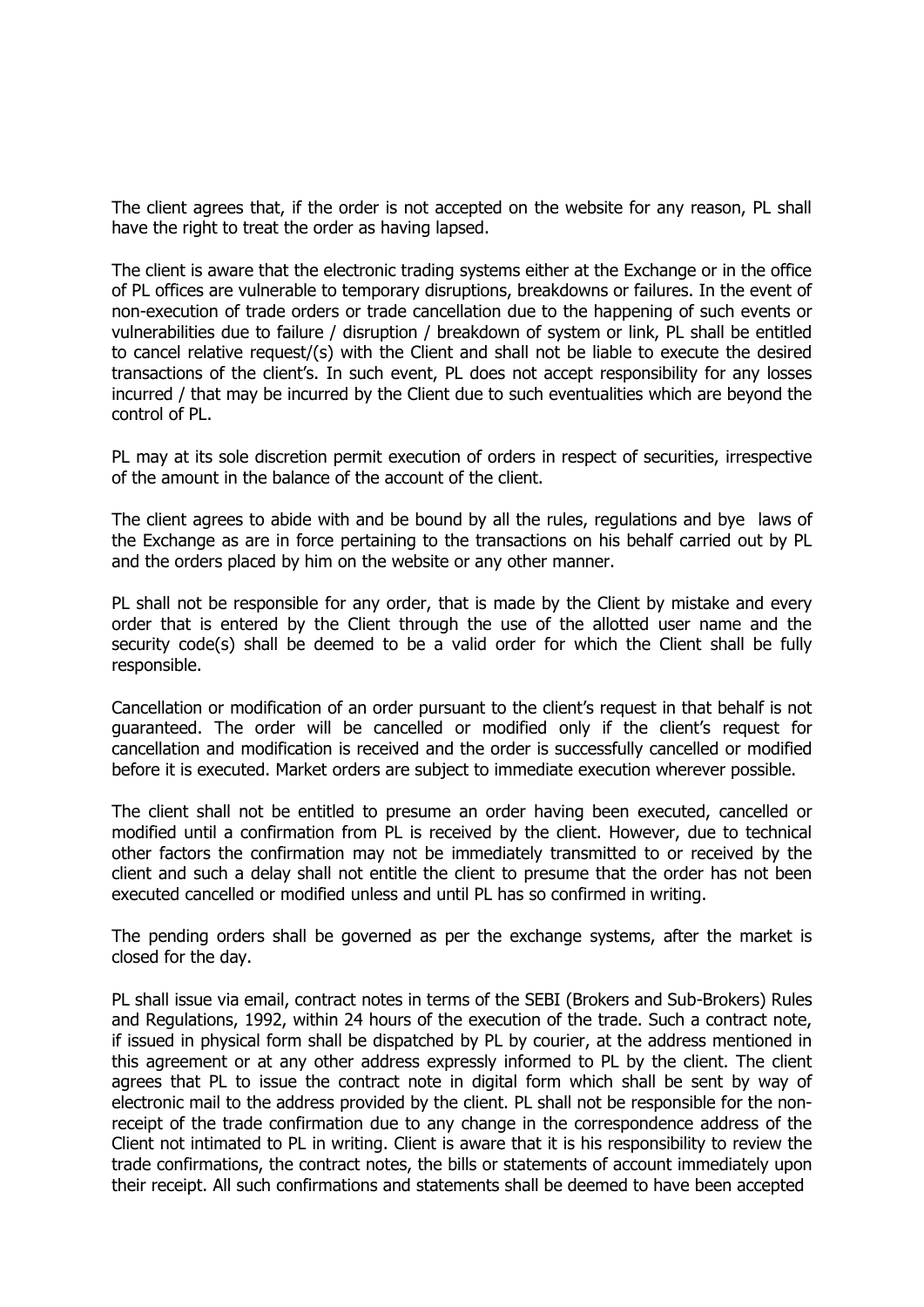as correct if the client does not object in writing to any of the contents of such trade confirmation/intimation within 24 hours to PL.

PL may allow/disallow client from trading in any security or class of securities, or derivatives contracts and impose such conditions including scriptwise conditional trading for trading as it may deem fit from time to time.

#### **Margin**

The Client agrees and undertakes to immediately deposit with PL such cash, securities or other acceptable security, which PL may require as margin. The Client agrees that PL shall be entitled to require the Client to deposit with PL a higher margin than that prescribed by the Exchange. PL shall also be entitled to require the Client to keep permanently with PL a margin of a value specified by PL so long as the Client desires to avail of the Online Trading Service of PL.

The Margin will not be interest bearing. PL shall have, at its sole discretion, the irrevocable right to set off a part or whole of the Margin i.e., by the way of appropriating of the relevant amount of cash or by sale or transfer of all or some of the Securities which form part of the Margin, against any dues of the Client or of a member of the group of the Client (for the purposes of these Terms, "Group" shall mean all the individuals, group companies, firms, entities and the persons as specified in the schedule to the Member Client Agreement) in the event of the failure of the Client or a member of the Group of the Client to meet any of their respective obligations under these Terms.

The client agrees and authorises PL to determine the market value of securities placed as margin after applying a haircut that PL may deem appropriate. The client undertakes to monitor the market value of such securities on a continuous basis. The client further undertakes to replenish any shortfall in the value of the margin consequents to a fall in the market value of such securities placed as margin immediately whether or not PL intimates such shortfall.

PL may at its sole discretion prescribe the payment of Margin in the form of cash instead of or in addition to margin in form of securities. The Client accepts to comply with the requirement of PL with regards to payment of Margin in the form of cash immediately.

Without prejudice to the stock broker's other rights (including the right to refer a matter to arbitration), the stock broker shall be entitled to liquidate / close out all or any of the client's positions for non- payment of margins or other amount, outstanding debts, etc., and adjust the proceeds of such liquidation / close out, if any, against the client's liabilities / obligations. Any and all losses and financial charges on account of such liquidation / closing-out shall be charged to and borne by the client.

The client agrees to abide by the exposure limits, if any, set by the stock broker or by the Exchange or Clearing Corporation or SEBI from time to time.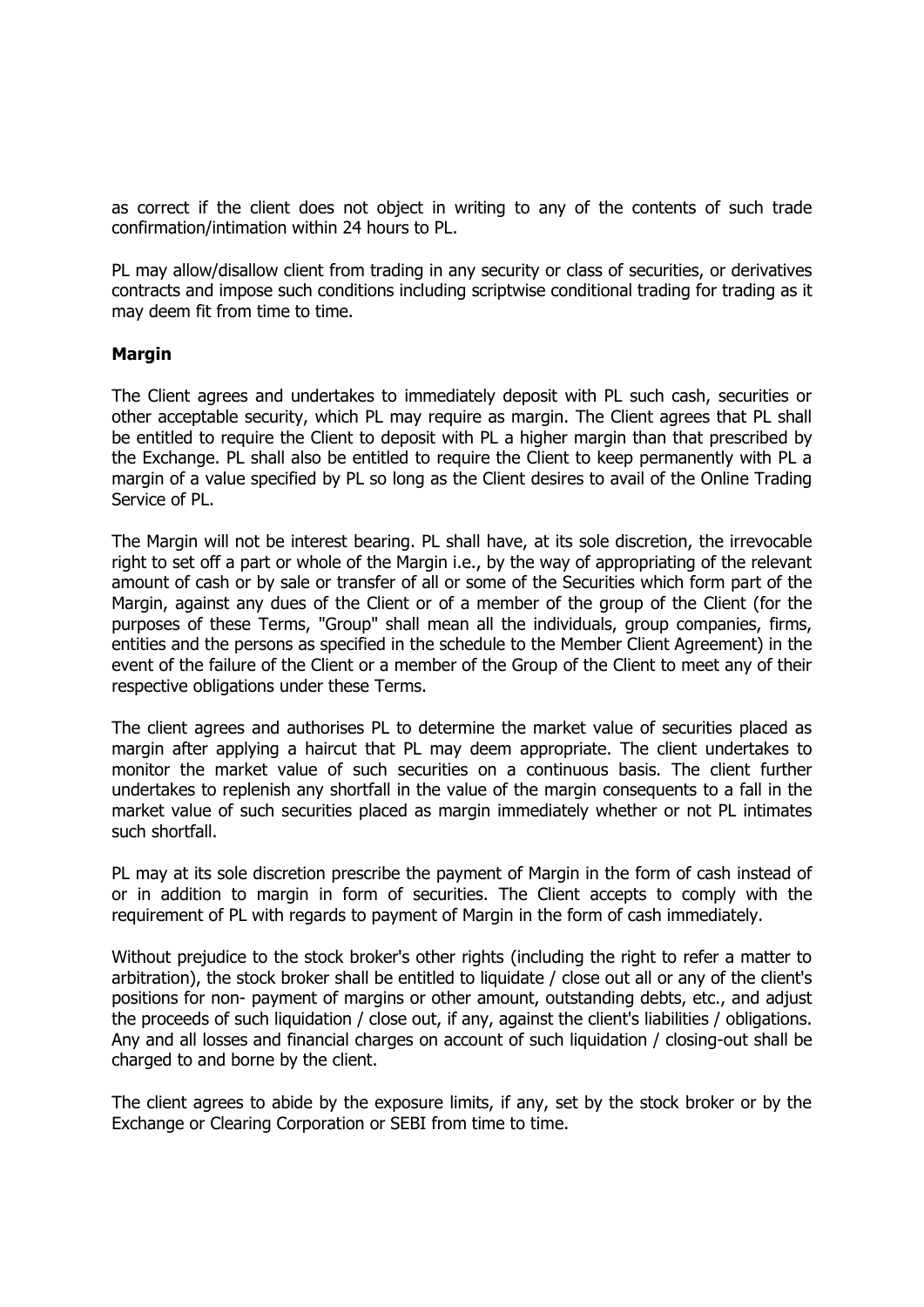The client is also aware that PL is required to deposit sufficient margin with the Exchange to enable all its eligible clients to trade subject to such limits as may be imposed by PL on the basis of PLs' Risk perception and other factors considered relevant by PL. However, there may be circumstances when the deposits made by PL with the Exchange may not be sufficient in times of extreme volatility and trading terminals of PL may get temporarily suspended because of the cumulative effect of non-meeting of obligation by various clients as per this agreement. In these circumstances, no client shall have the right to claim any damages from PL for any loss that they might incur on account of such suspension of trading.

The Client agrees that any securities/cash placed by him/her/it as margin may in turn be placed as margin by PL with the Exchanges or banks or such other institution as PL may deem fit. The Client authorises PL to do all such acts, deeds and things as may be necessary and expedient for placing such securities/cash with the Exchanges/Banks/ Institutions as margin.

Any reference in these terms to sales or transfer of Securities by PL shall be deemed to include sale of the Securities which form part of the Margin maintained by the Client with PL. In exercise of PL's right to sell securities under the Agreement, the Client agrees that the choice of specific securities to be sold shall be solely at the discretion of PL.

## **Maintenance of trading account**

Money pay-in to PL - The Client agrees that all payments due to PL will be made within the specified time and in the event of any delay, PL may refuse, at their discretion, to carry out transactions or closeout the position and the costs/losses if any, thereof shall be borne solely and completely by the client. All payments made to PL shall be from the account of the client and shall not to be from any third party.

Money payout by PL - Notwithstanding anything contained in any other agreement or arrangement, if any, between the parties hereto, the client hereby authorizes PL to release all payments due to him from the trading account maintain with PL, against specific request in this behalf.

Securities pay-in to PL - All delivery to be effected to PL for a trade, must be made within 24 hours from the execution of the sale order or one day before the pay-in date, whichever is earlier. Losses, if any, that may accrue in the event of a default in completing the delivery on the exchange by PL as a result of any delay in the delivery by the client, shall be borne solely and completely by the client. Losses for the purposes of this clause shall include auction debits/ penalty charges, if any incurred as a result of non-delivery of securities on the settlement date on the exchange. No third-party shares will be sold through PL or third party payment should be made to PL and client will be solely responsible for any violation. If the client has sold any securities from the exchange against purchase in previous settlements, such sale shall be at the sole risk as to costs and consequences thereof of the client.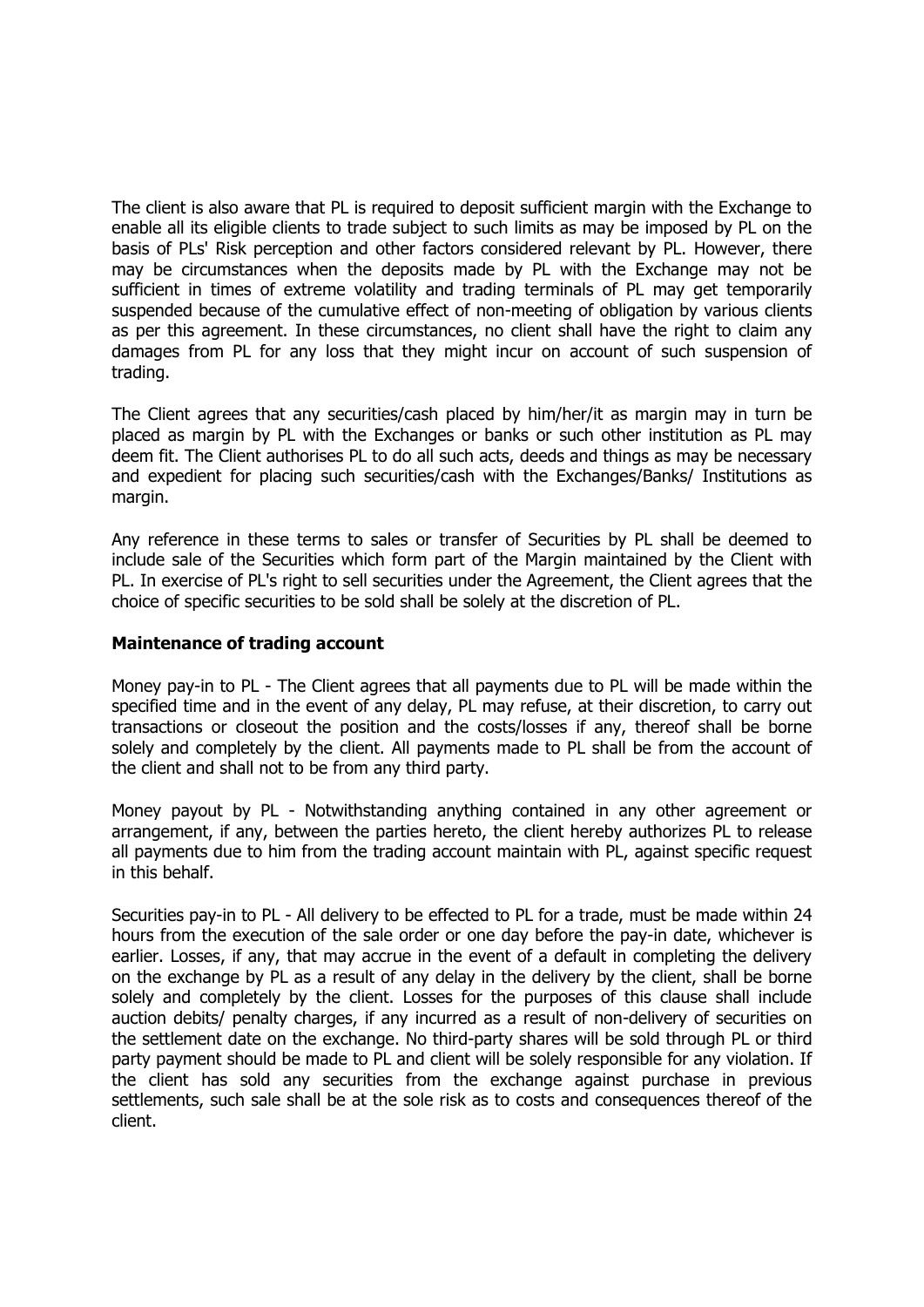Securities pay-out by PL - PL may directly credit the demat account of the client with the depository participant or maintain the securities account with PL on a running account basis.

Provided that if the order placed by the client through the website or otherwise is for securities which are in the no-delivery period, such securities shall be credited to the trading account of the client only at the time of settlement of trades, as per the schedule of the Exchange. However, if any sum due from the client, PL may withhold the credit of securities to the demat account of the client. However, the client authorizes PL to withhold the securities to meet liabilities of client to PL under this agreement.

PL is entitled to consider any sum or money or security lying to the credit of the client as margin received.

#### **Representations and warranties**

The Client hereby warrants that he is capable of executing the present agreement and that the terms of the present are not in contravention of any rights of any party with whom such client has any agreements, at any time prior to the execution of this agreement.

He agrees to provide and continue to provide all details about themselves as may be required by PL, including but not restricted to PAN Number or Unique Identification Number (issued by SEBI) , and states all details and facts represented to PL are true.

The Client is aware and acknowledges that trading over the internet involves many uncertain factors and complex hardware, software, systems, communication lines, peripherals, etc., which are susceptible to interruptions and dislocations; and the Online Trading Service of PL may at any time be unavailable without further notice. PL and the Exchange do not make any representation or warranty that the Online Trading Service of PL will be available to the Client at all times without any interruption. The Client agrees that he shall not have any claim against the Exchange or PL on account of any suspension, interruption, non-availability or malfunctioning of the Online Trading System or Service of PL or the Exchange's service or systems for any reason whatsoever.

PL states that it has complied with and will continuously comply and if not proposes to comply with all statutory and regulatory directions to offer the Internet Trading services through the website PL.com and for dealing in cash and derivatives segment of the exchange.

The Client warrants that all or any of the securities deposited by him with PL in respect of margin requirements or otherwise, are owned by him and the title thereof is clear and free of encumbrances.

The Client/s agree to indemnify and hold PL harmless against any loss that may be suffered by it, its customers or a third party or any claim or action that may be initiated by a third party which is in any way the result of improper use of user ID and password by the Client/s.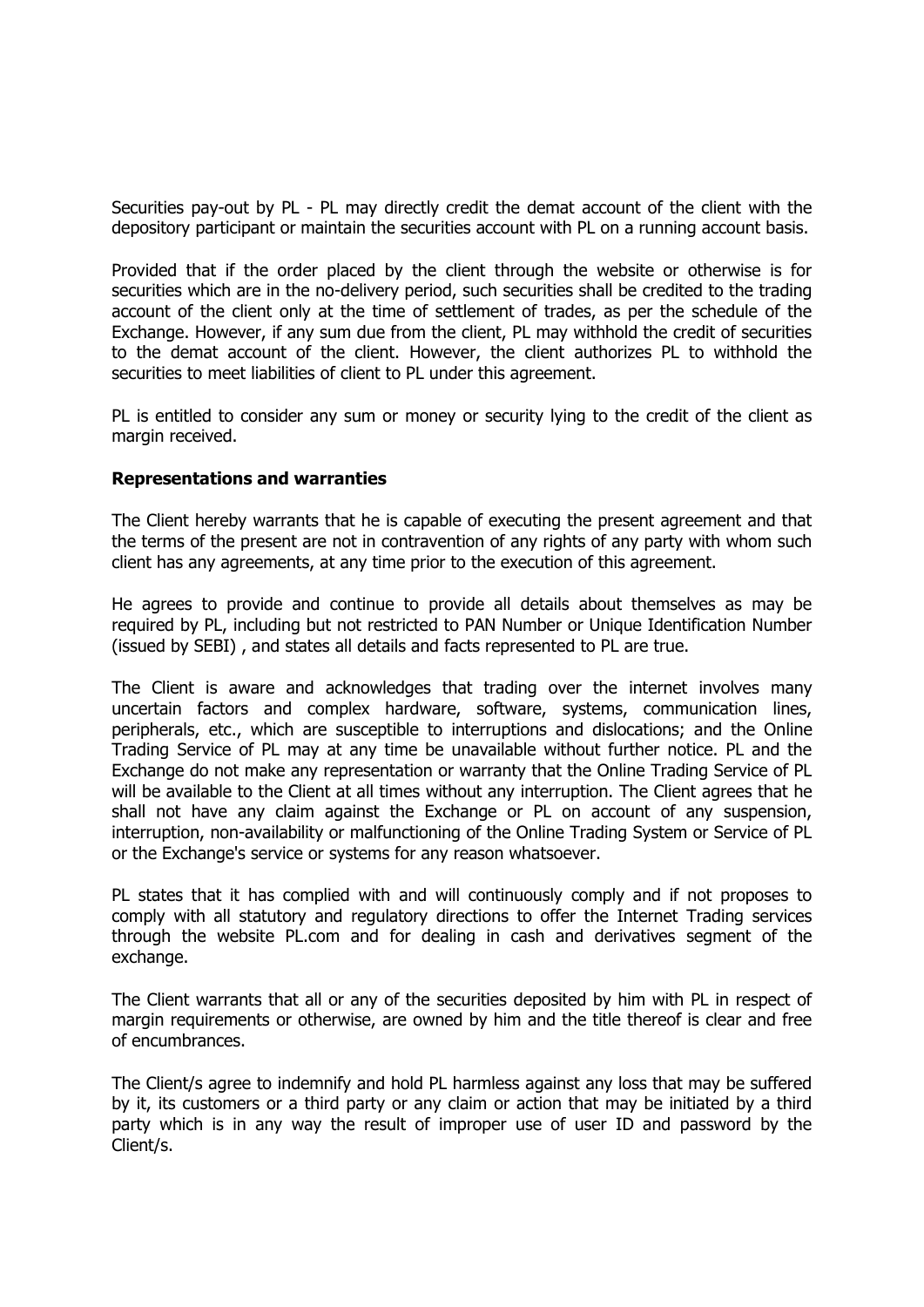The Client hereby confirms and warrants that the Client authorises PL to take all such steps on the Client's behalf as may be required for provisions or to complete or settle any transactions entered into through or with PL or executed by PL on behalf of the Client. However, nothing herein shall oblige PL to take such steps.

## **Fees and brokerage**

The Client agrees to pay PL any brokerage, commission, fees, service tax and other taxes and transaction charges as agreed upon and due from time to time, as applied to such Client's account, transactions, and trading ledger by PL, for the services that the Client receives from PL.

All fees, brokerage, and charges on PL's platform are subject to change from time to time, subject to complying with rules prescribed by the Exchanges and SEBI, at PL's discretion, with due notification to the Client. Each time there is any change with respect to fees, charges, and brokerage, PL would notify all Clients by an email and/or SMS to their registered email ID and contact number with all details, along with the date of such changes being effective.

An updated schedule of charges, brokerage, fees, towards applicable services provided by PL along with taxes and other mandatory transaction charges is made available in PL website, [www.plclients.co.in](http://www.plclients.co.in/) in the clients personalised login.

## **Investment or any other advice**

The Client agrees that none of the services available on the website shall amount to investment advice on the part of PL.

The Client agrees that in the event of PL or any employee or official of PL, providing any information, recommendation or advice to the client, the client may act upon the same at the sole risk and cost of the client, and PL shall not be liable or responsible for the same.

PL, and its officers, directors, partners, employees, agents and affiliates will have no liability with respect to any investment decisions or transactions of the client.

#### **Miscellaneous**

PL does not warrant that the service will be uninterrupted or error-free. The service is provided in an "as is" and "as available" basis without warranties of any kind, either express or implied, including, without limitation, those of merchantability and fitness for a particular purpose. The client agrees that PL shall not be held responsible for delays in transmission of orders due to breakdown of the system or failure of communication facilities either due to the fault of the systems of PL or of the Exchanges or otherwise or for any other delay beyond the reasonable control of PL due to a breakdown or failure of communication facilities or for any other delay beyond the reasonable control of PL.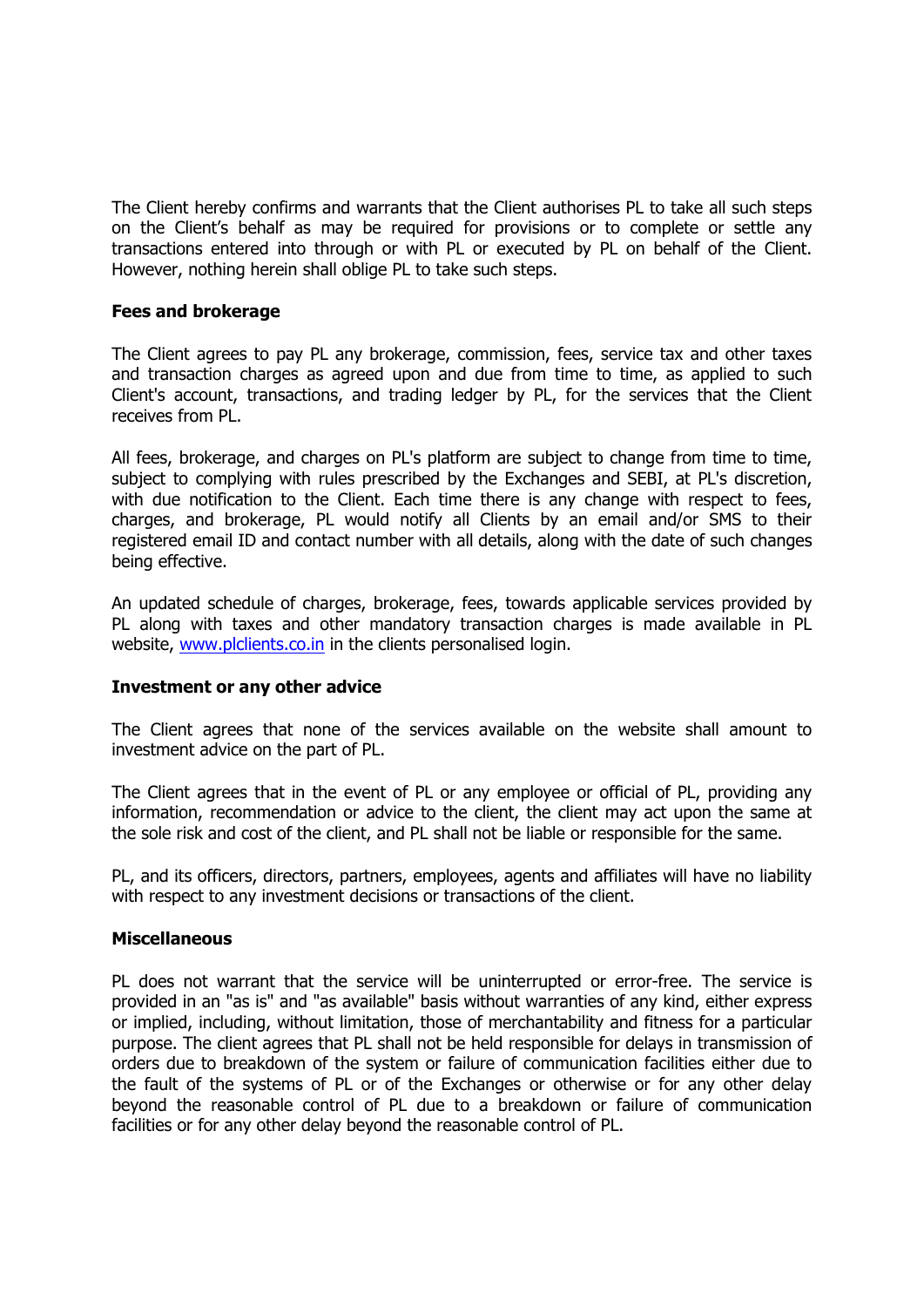All modification to this Agreement shall be made solely at the discretion of PL and shall be intimated to the client by a suitable modification to the terms and conditions or other applicable section on the website or in any other manner.

# **Indemnity**

In the event of death or insolvency of the client, winding up or liquidation, or their otherwise becoming incapable of receiving and paying for or delivering or transferring securities which the client has ordered to be bought or sold, PL may close out the transaction of the client and the client or his legal representative shall be liable for any losses, costs and be entitled to any surplus which may result there-from.

The client is aware that authentication technologies and strict securities measures are required for internet trading through order routed system and undertake to ensure that the password of the client and /or their authorized representatives are not revealed to any third party. The client also agrees to indemnify PL from any loss, injury, claim or any action instituted against PL arising from the misuse of the password by any party.

## **Force majeure**

PL shall not be responsible for delay or default in the performance of their obligations due to contingencies beyond their control, such as (including but not limited to) losses caused directly or indirectly by exchange or market rulings, suspension of trading, fire, flood, civil commotion, earthquake, war, strikes, failure of the systems, failure of the internet links or government / regulatory action.

## **Severance**

In the event of any one or more of the provisions contained in this Agreement becoming invalid, illegal or unenforceable in any respect under any law for the time being in force, the validity, legality and enforceability of the remaining provisions contained herein shall not in any way be prejudiced or affected thereto.

## **Refund & cancellation policy**

The Refund & Cancellation policy for all payments made towards account opening or any other services using any mode of payment shall stand as under:

- The Fees paid towards account opening charges for enabling equities and commodities, or any other services is non-refundable.
- Pick up of required documents related to the account opening procedure is subject to availability of our representatives, given at any particular time and location.

Note: The completion of the refund procedure is subject to agencies such as banks, payment gateways.